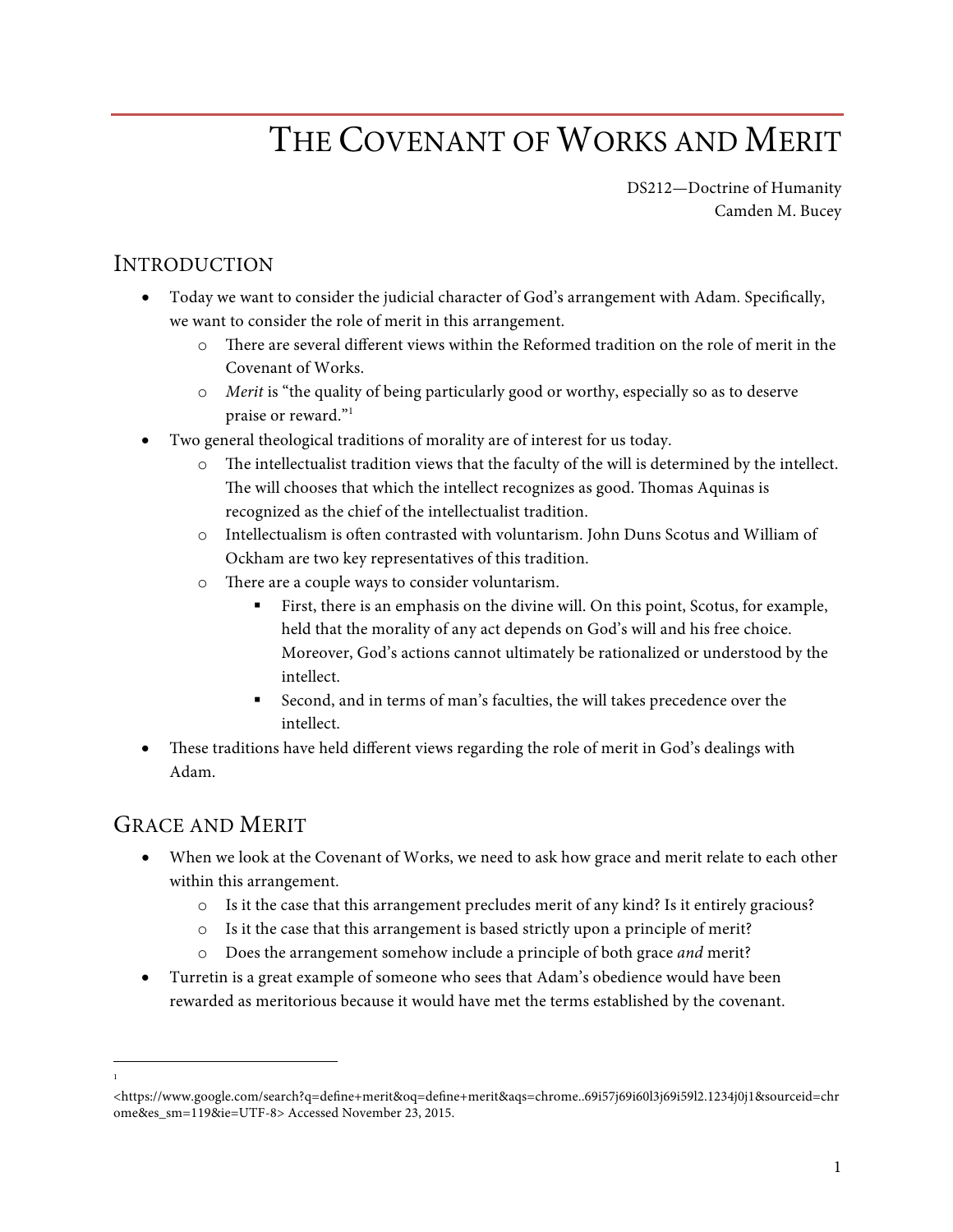- Others, however, argue that this could not be the case. God's arrangement with Adam was gracious and must preclude any principle of merit.
	- o In this view, Adam's obedience must be supplemented by grace, because any creaturely obedience—even if it's perfect—cannot merit reward from God.
		- The 19<sup>th</sup> century Southern Presbyterian R. L. Dabney argues that, "God's act of entering into a covenant with Adam . . . will be found to be one of *pure grace* and condescension . . . God, therefore, moved by pure grace, condescended to establish a covenant with His holy creature, in virtue of which a temporary obedience might be graciously accepted as a ground for God's communicating himself to him, and assuring him ever after of holiness, happiness, and communion with God . . . (the life given was) more than he could strictly claim of God. 2
		- **•** For Dabney, the creature can lay no claim on the Creator even before the fall.
	- o Dabney speaks of both the establishment (entering into) of the covenant with Adam as well as reward offered. *Both* are gracious. They are non-obligatory. God isn't required to enter into the covenant. Neither is God required to give the reward. Rather, God "graciously accepts" Adam's temporary and creaturely obedience, freely choosing to give him life that "was more than Adam could strictly claim of God."

#### CONDIGN MERIT

- Dabney holds that God gives Adam more than Adam can "strictly claim" of God.
	- o Dabney is guarding against a form of merit called "condign merit." This is merit that obtains from the dignity and intrinsic worth of an act or moral constitution.
	- o We also sometimes call this "strict merit" or "proper merit." This is a way of defining merit ontologically. It has an intrinsic moral quality.
- Dabney rejects the idea that a finite creature could strictly merit anything from God thereby placing the Creator under obligation to the creature.

#### CONGRUENT MERIT

- The voluntarist tradition, contrary to the intellectualists, insisted that merit be defined not abstractly or ontologically, but that merit be defined and evaluated in terms of the *covenant*.
	- o Merit must be understood *ex pacto* or in the concrete terms provided by the covenant.
	- o Alister E. McGrath writes, "a distinction is to be made between the inherent value of a moral act and its ascribed value under the terms of the covenant."3
- Francis Turretin uses this understanding of merit from the voluntarist tradition.
	- o For Turretin, there is a role for merit within the covenant that does not require an ontological definition of Adam's merit.
	- o This affords Turretin to include both grace understood as voluntary condescension and merit within the covenant.

 <sup>2</sup> Dabney, *Lectures in Systematic Theology*, 302.

<sup>3</sup> Alister E. McGrath, *Iustitia Dei: A History of the Christian Doctrine of Justification*, 87.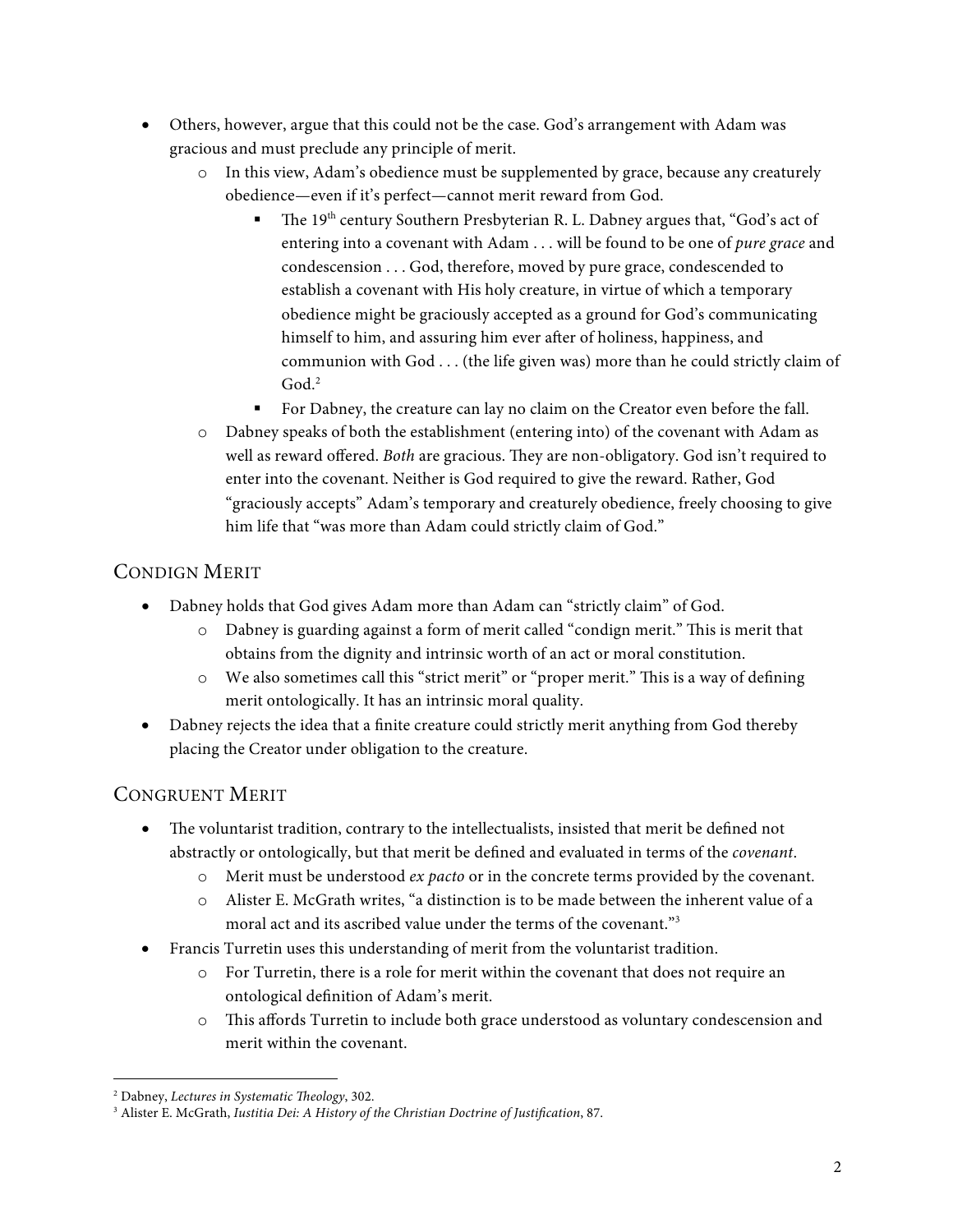- He writes: "With respect to God (this pact or covenant relationship) was *gratuitous*, as depending upon a *pact* or *gratuitous promise* . . ."4
- Yet, Turretin does speak of God binding himself.
- o He continues: "by which God was *bound not to man*, but *to himself* and to his own goodness, fidelity and truth (Rom 3:3; 2 Tim 2:13)."5
	- § So for Turretin, man does not place God into his debt by virtue of any intrinsic worth in his acts. God's covenant blessings are "a debt of fidelity that arise out of the promise by which God demonstrated his infallible constancy and truth."6
	- If in any way we speak of God being in "debt" to Adam, we must understand it "*not* as to the proportion and *condignity* of the duty rendered to God by man (Rom 8:18; Luke 17:10), but to the *pact of God and justice* (i.e., the fidelity of him making it)."7
	- This notion of justice arises out of the covenantal arrangement, which is itself a result of voluntary condescension.
- o He writes, "if upright man in that state had obtained this *merit*, it must *not* be understood *properly and rigorously*. Since man has *all things* from and owes all to God, he can seek from him *nothin*g as his own *by right*, nor can God be a debtor to him*—not* by *condignity* of work and from its *intrinsic value* (because whatever that may be, it can bear *no proportion* to the infinite reward of life), but *from the pact and liberal promise of God*  (according to which he had the right of demanding the reward to which God had *of his own accord bound himself*)....<sup>8</sup>
	- For Turretin, there is then a notion of merit, but one that arises from justice understood in conjunction with the covenant.
	- At the same time, there is a covenantally-qualified notion of merit for Turretin that arises "from the *pact* and *liberal promise* of God."
- o Turretin rejects an ontological definition of merit (condign merit) while affirming a form of congruent *ex pacto* merit.
	- In this way, he differs from the nominalist tradition, because obedience is accepted with reference to justice. But it's justice in conjunction with the covenantal terms.
	- § God is self-obligated to accept Adam's obedience on account of his revealed justice. In other words, once God establishes the covenant with Adam, if Adam were to offer the obedience set forth in its terms, God would be *unjust* were he to withhold the covenant blessings, because God cannot lie.

 <sup>4</sup> Turretin, *Institutes*, 1:578.

<sup>5</sup> Turretin, *Institutes*, 1:578.

<sup>6</sup> Turretin, *Institutes*, 1:578.

<sup>7</sup> Turretin, *Institutes*, 1:578.

<sup>8</sup> Turretin, *Institutes*, 1:578.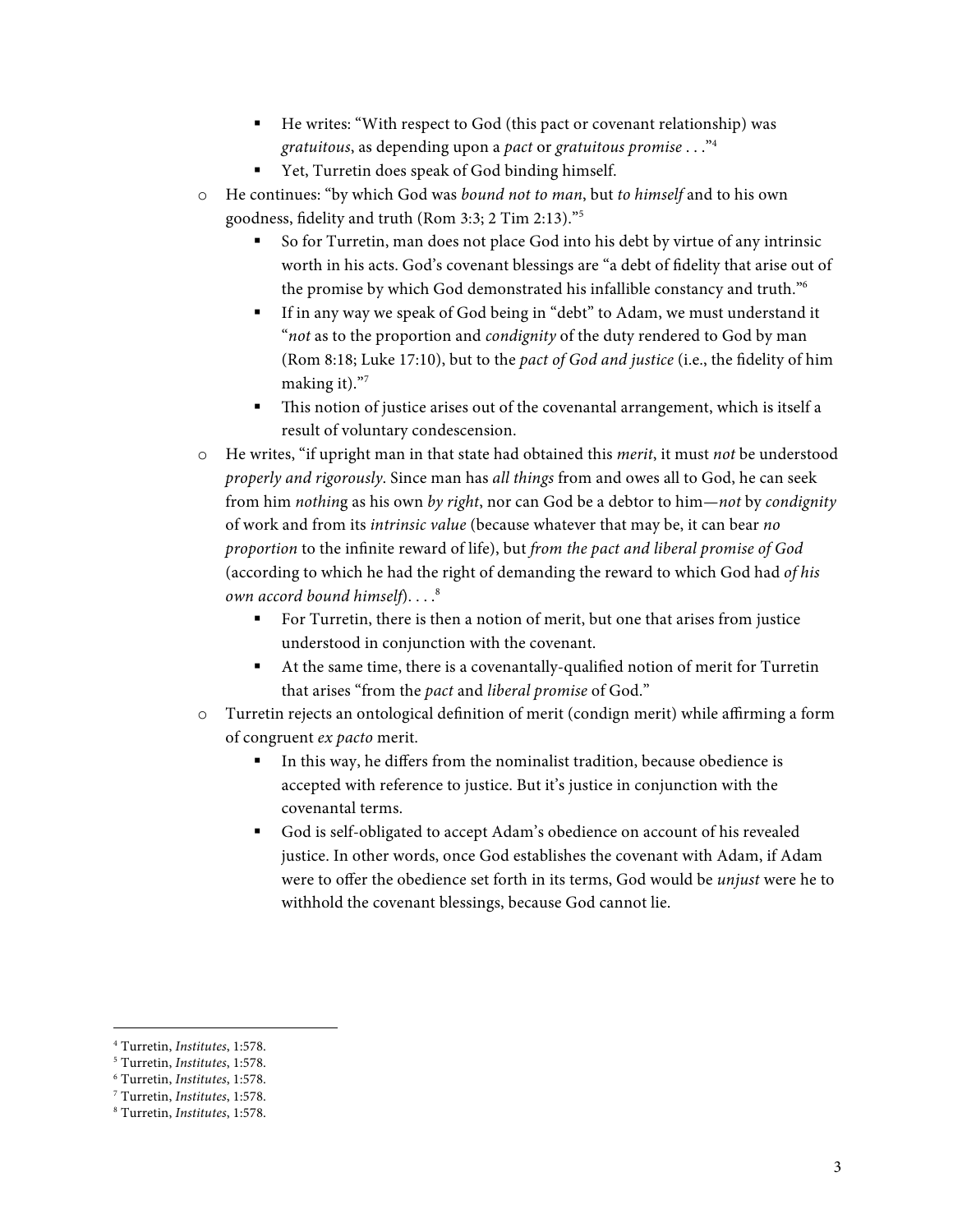## OBJECTIONS TO FORMS OF MERIT IN THE COVENANT

- Objection #1: Condescension to make a covenant is gracious.
	- o Some may object that since God condescends to make a covenant, then that precludes any notion of merit within the covenant.
	- o God is in no way obligated to enter into the covenant with his creature.
		- And therefore, the reward offered to the creature cannot be an obligation in any form.
		- The gracious act of condescension must be carried through at all times. It implies and requires that the promised reward for obedience must be gracious in nature.
	- o How does Turretin's formulation treat this objection?
		- § God is not obligated to enter into a covenant with Adam. But once he does so freely, what is the case?
		- He is self-bound to the terms of the covenant. God is self-obligated to reward obedience.
	- o The *establishment* of the covenant is gracious, but the *terms and reward* of the covenant are governed by covenantal justice.
		- § Consider this scenario: (1) God offers a reward for obedience, and (2) He endows the creature with everything necessary to render that obedience. Assume further that (3) Adam renders to God the required obedience.
			- What would happen? Must God give Adam the promised reward?
			- What if the reward were entirely informed by grace—not just in terms of the establishment of the covenant, but also in terms of *awarding* the blessings?
				- o (1) God offers a reward for obedience, (2) He endows the creature with everything necessary to render that obedience, (3) [for the sake of the discussion] Adam renders this obedience. (4) God does not reward the obedience.
				- o If this reward is entirely informed by grace even *within* the covenant, then God would have the freedom to withhold the reward *even when* the terms of the covenant are met.
				- o In this sense, grace undoes the covenant itself.
- Objection #2: No creature can earn God's blessing by obedience.
	- o Others take issue with the notion that a creature could *earn* anything from God through obedience.
		- § Adam offers a temporal and finite act of obedience. Yet God offers eternal and consummate life for obedience. How can this be? The blessing infinitely transcends the obedience.
		- Because of the disparity between the obedience and the reward, then merit must be precluded.
	- o No creature can *earn* anything from the Creator abstractly. Yet, we are considering this concretely in terms of Adam's *covenantal* relationship to God.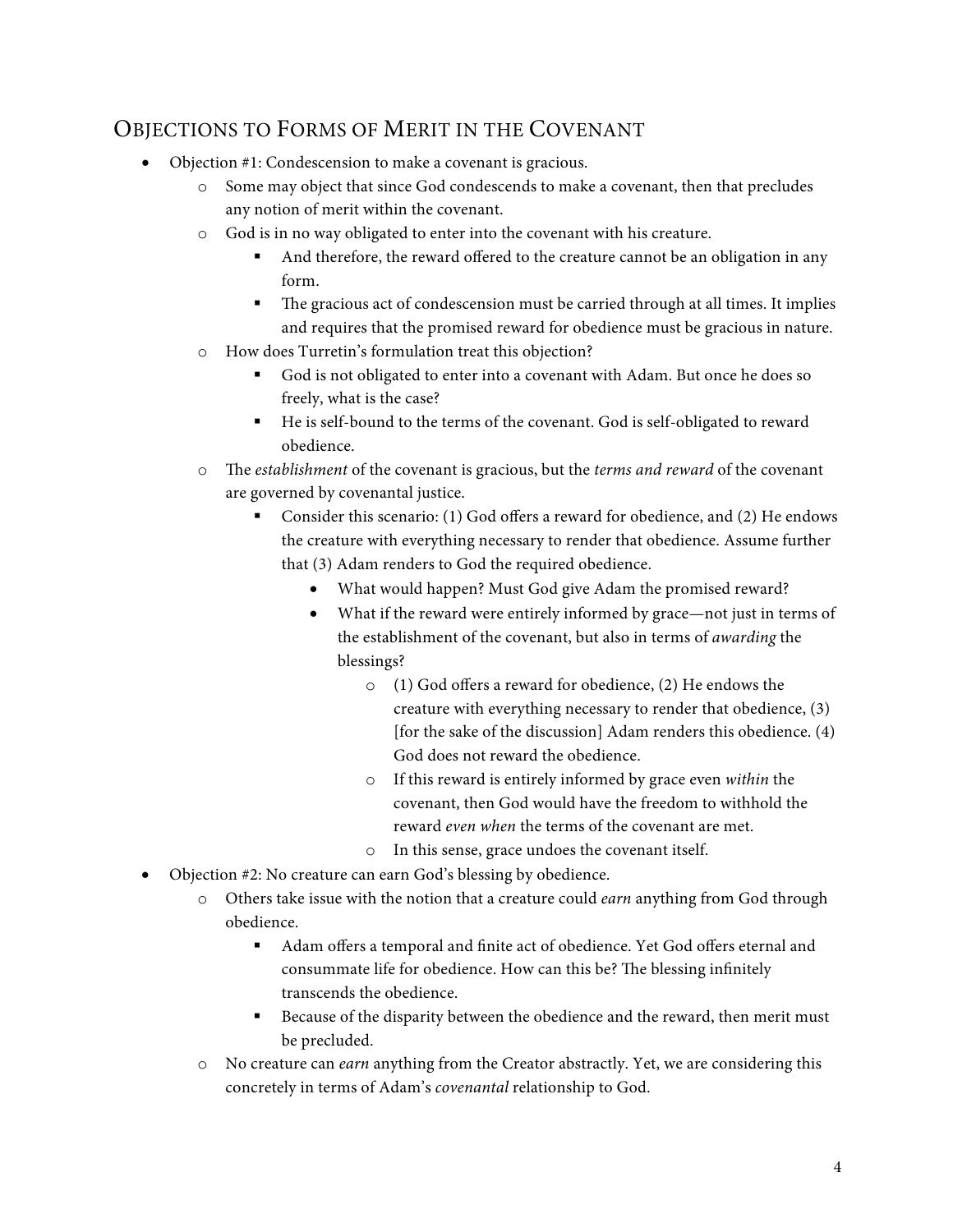- o In the covenant of works, God as covenant maker promises a reward to a creature upon condition of perfect obedience. Since God is bound by justice as a necessity that arises from the nature covenant, he must reward Adam if he meets the terms of the covenant. Yet this is always *ex pacto* merit arising from God's voluntary and gracious condescension. It is not condign or abstract merit.
- Objection #3: A Father-Son relationship is by definition gracious.
	- o Even if one were to grant that merit could be understood within some Creator-creature relationships, some point to the fact that Adam was much more than a mere creature.
		- § Adam was a son who bore his Father's image (Gen 1:26–28; 5:1–3).
		- The parental type of relationship must be gracious.
	- $\circ$  Good fathers deal with their children tenderly not as a cold judge.<sup>9</sup> This fatherly disposition is the basis for the covenantal reward.
	- o In response, consider that Jesus Christ is the eternal Son. Moreover, it is widely held that Jesus Christ *merits* his inheritance. Given these two truths, we must conclude that sonship is not fundamentally incompatible with meritorious obedience.

### CONSIDERING THE RELATIONSHIP OF GRACE AND WORKS

- Meredith G. Kline and John Murray are often set against each other on their views on the relationship between works and grace. Murray is characterized as the one who held that God's arrangement with Adam was strictly gracious. Kline is often contrasted with Murray as one who held that the Covenant of Works was just that: a covenant *of works.* Its operative principle was works, not grace.
- Kline has two sides to his covenant theology: (1) voluntary condescension, and (2) the priority of the law.
	- o Voluntary Condescension
		- Kline is not opposed to the idea that God graciously condescends to enter into a covenant with Adam. In fact, he supports the idea of voluntary condescension.
			- He does, however think speaking of this condescension as "gracious" complicates matters, because this is different from speaking of "grace" in terms of God's redemptive work.
			- In other words, there are different ways to define "grace." Kline says, "Grace, in the specific sense that it effects restoration to the forfeited blessing of God is of course found only in redemptive revelation. But in another sense grace is present in the pre-redemptive covenant. For the offer of a consummation of man's original beatitude, or rather the entire glory and honor with which God crowned man from the beginning, was a display of the graciousness and goodness of God to his claimless creature of the dust."10

 <sup>9</sup> Meredith G. Kline, "Of Works and Grace," 88.

<sup>10</sup> *By Oath Consigned*, 36.